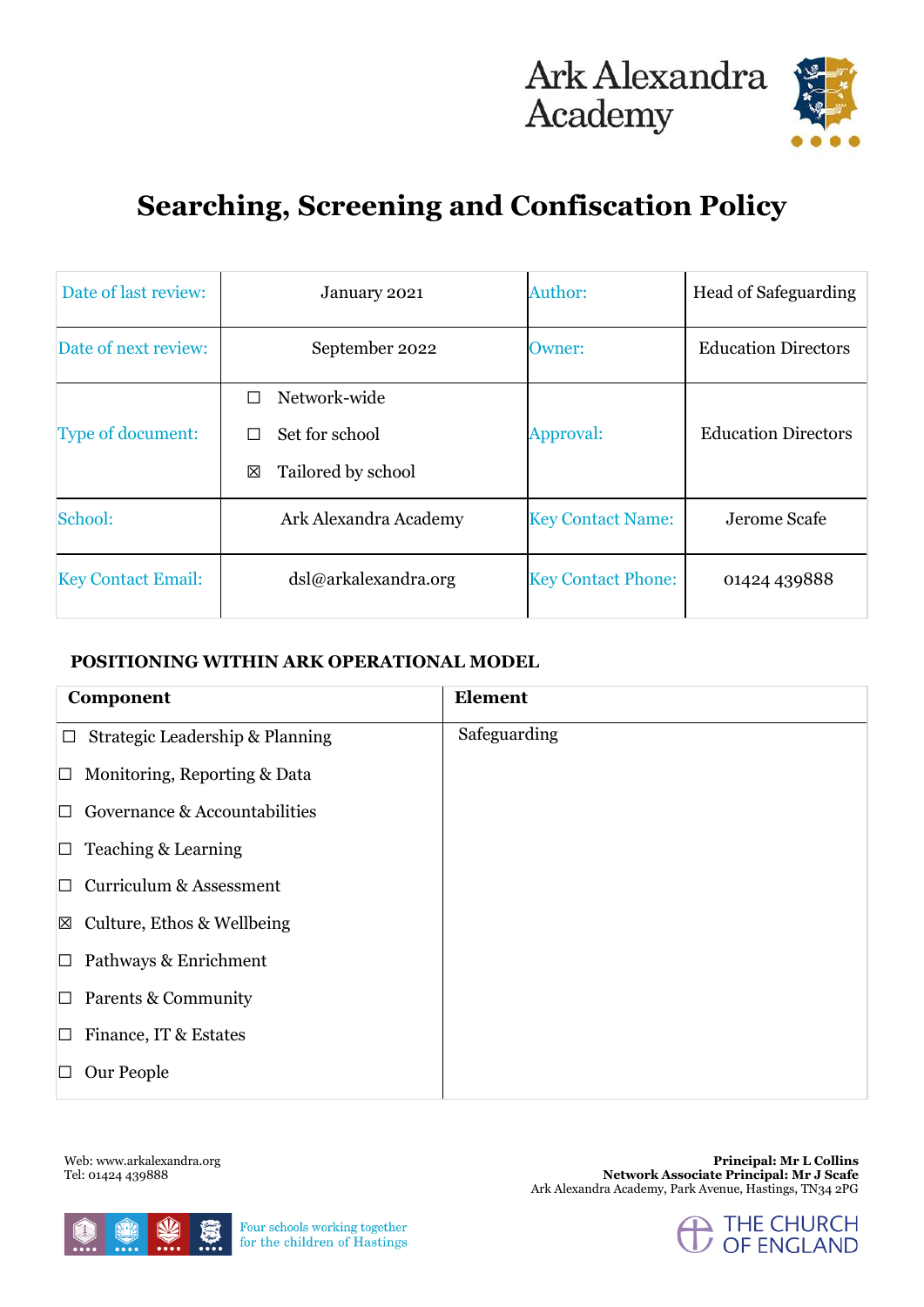## Ark Alexandra **Academy**



#### **Confiscation and search for inappropriate items**

To ensure the safety and wellbeing of our students and members of staff, the academy reserves the right to conduct searches without consent as directed by the new Education Act (September 2012). This act also empowers the academy to download and record items that students have made on their mobile phones or any other electronic devices, which may be kept as evidence or deleted as required. Under section 90 of the Education and Inspections Act 2006 and Part 2 of the 2011 Education Act, the academy has the right to confiscate, retain or dispose of students' property.

#### **Policy**

The Academy follows the Advice for headteachers, school staff and governing bodies. The guidance can be found [here.](https://assets.publishing.service.gov.uk/government/uploads/system/uploads/attachment_data/file/674416/Searching_screening_and_confiscation.pdf)

The academy, at any point, can ask parents/carers to collect the confiscated item. The school reserves the right to search, without consent, for prohibited item/s. These include: cigarettes/vapes, alcohol, illegal drugs, stolen items, weapons or any other item (contraband) the academy deems could be considered harmful to a student. Refusal to comply with an academy search will result in consequence level 6 (see behaviour policy) sanctions being applied. Staff can search a student's clothes, possessions, desk and lockers.

#### **How searches are conducted at Ark Alexandra Academy**

The member of staff conducting the search **may not** require the pupil to remove any clothing other than outer clothing. Outer clothing is clothing that is not worn next to the skin or immediately over a garment that is being worn as underwear. Outer clothing includes (but is not limited to) blazers, coats, hats, shoes, boots, gloves and scarves. The member of staff conducting the search will not 'frisk' a student. The member of staff conducting the search must not 'pat down' the student.

Staff may use technology such as metal detectors to examine students' clothing whilst they are wearing it. "Possessions" means any goods over which the pupil has or appears to have control – this includes desks, lockers and bags. A student's possessions can only be searched in the presence of the student and a second member of staff. Prohibited items for which pupils may be searched without their consent are:

- a. Knives and weapons
- b. Alcohol
- c. Illegal drugs or other intoxicating or harmful substances
- d. Stolen items
- e. Tobacco and cigarette papers/vapes
- f. Fireworks and other explosives
- g. Pornography
- h. Any article that has been or is likely to be used to commit an offence, cause personal injury or damage to property
- i. Any item previously mentioned as prohibited in this document

The member of staff doing the searching must be the same sex as the pupil being searched, and there must be a witness (also a staff member) who, if possible, should be the same sex as the pupil being searched.

Web: www.arkalexandra.org Tel: 01424 439888

**Principal: Mr L Collins Network Associate Principal: Mr J Scafe** Ark Alexandra Academy, Park Avenue, Hastings, TN34 2PG



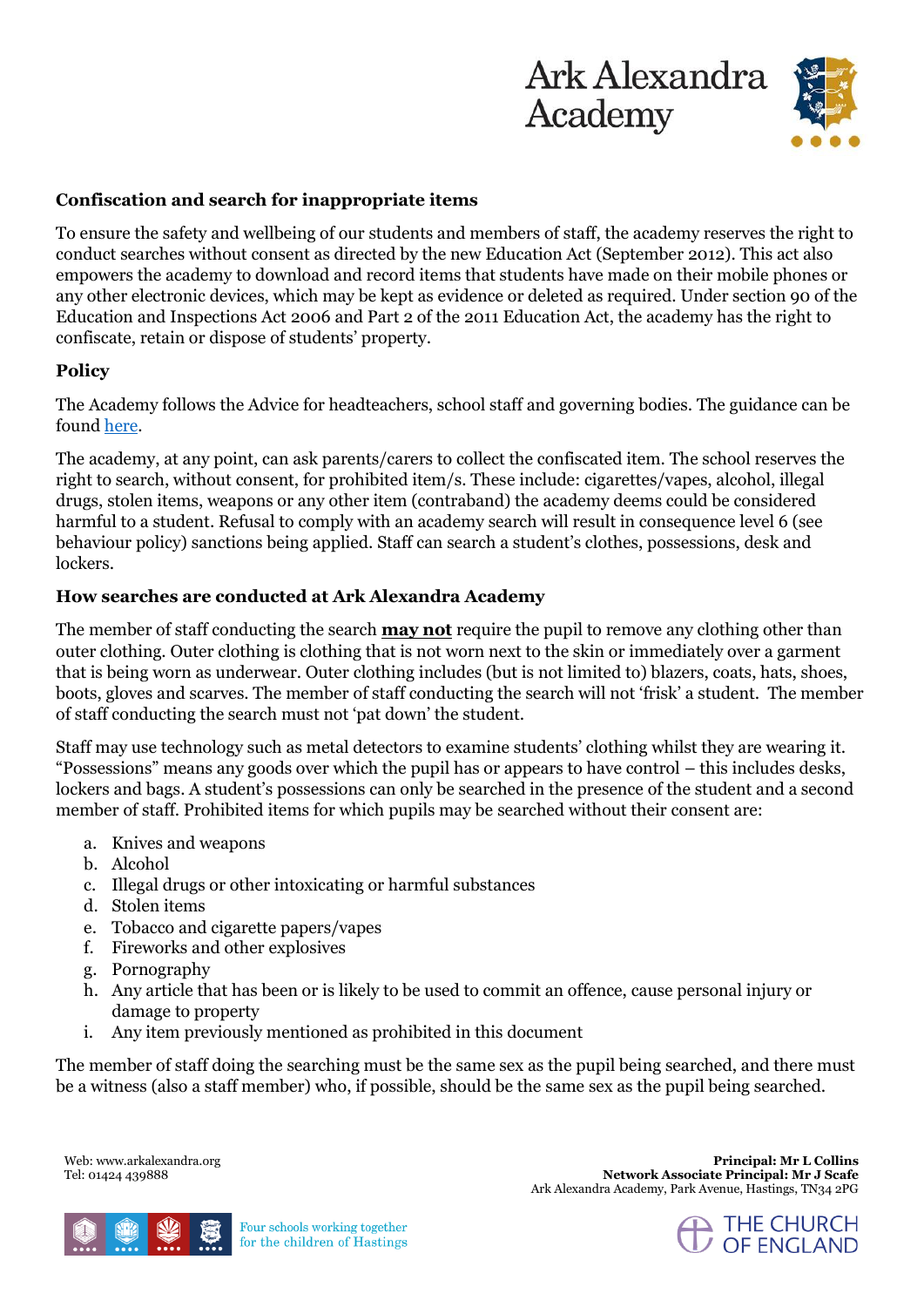



#### **Consequences**

Sanctions for students found in possession of any item from the prohibited items list(s), are likely to result in consequences ranging from; but are not limited to, after school detentions to fixed term exclusions.

For certain Items such as:

offensive weapons, any conventional or makeshift weapon or article that could cause harm; anything dangerous or any item named in the list above, is likely to lead to a fixed term or permanent exclusion.

The school will use its professional judgment in this circumstance. Staff may confiscate a pupil's property as a disciplinary penalty, where reasonable to do so under section 91 of the Education and Inspections Act 2006.

Confiscated items will be returned to the pupil or their parents no later than six school weeks after confiscation. Items may not be permanently retained or disposed of without parental consent. Weapons, drugs or other illegal items must be delivered to the police as soon as reasonably practicable. The rules about searching pupils apply in school and in any situation where a member of staff has lawful control or charge of a pupil, for example on school trips or in training sessions.

#### **Searching, Screening and Confiscation "Playbook"**

#### **Non-negotiables**

- 1. Searches of students take place in offices or discreet locations in order to protect the dignity of the person being search
- 2. Students never need to remove any item of clothing that is contact with their skin (Shirts, trousers, skirts, socks)
- 3. Outer clothing can be asked to be removed (blazers, jumpers, gloves, coats, shoes)
- 4. Failure to comply with the search will mean the student does not enter circulation and should be presumed that they have something on them that contravenes school policy
- 5. There are always 2 persons present for the search
- 6. Staff member conducting the search must be the same gender as the student being searched

The Playbook

Once the student is separated in an office

**Announce to the student** 

Web: www.arkalexandra.org Tel: 01424 439888



Four schools working together for the children of Hastings

**Principal: Mr L Collins Network Associate Principal: Mr J Scafe** Ark Alexandra Academy, Park Avenue, Hastings, TN34 2PG